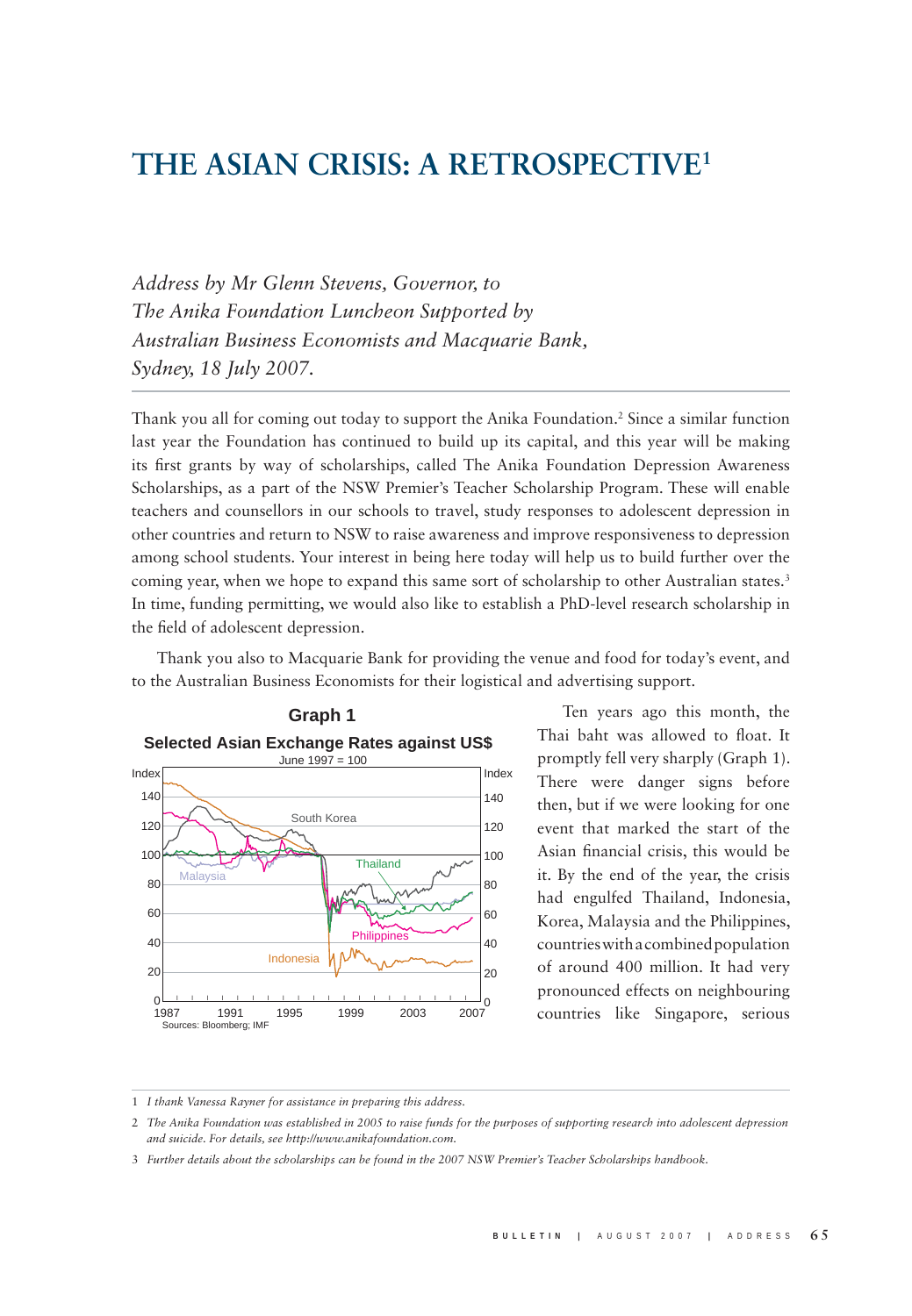financial contagion effects on Hong Kong, and had a discernible impact on the global economy.

More fundamentally, perhaps, the crisis brought to an end a period of extraordinary economic growth in Asia, and seriously deflated optimism about future growth. It has proven very difficult to recapture that sense of optimism. While that earlier ebullience may, of course, have been overdone, the scars of the crisis remain fresh in some respects even a decade later.

With the passage of time it is of some value to revisit the crisis, to ask what has been learned, what steps have been taken to strengthen national, regional and international arrangements against a recurrence, and what remains to be done. That is the task that I shall begin today, though it is probably too big a task to finish in one session.

#### **What Happened?**

I start with the question: what happened?

There are many detailed treatments available elsewhere of what occurred, and I cannot do full justice to the literature or to the events themselves, which were fairly complex.4 We must be mindful, too, that 'Asia' is not some homogenous mass, but a group of countries and economies that have considerable variety in their historical development and their approach to some economic policies. Nonetheless, I have to generalise for the sake of brevity.

Asian economies grew rapidly through the mid 1990s. Average rates of GDP growth were between 7 and 10 per cent in most cases over the decade up to 1996 (Table 1). Rates of investment were high, and current account positions in several cases showed substantial deficits. Put another, and more illuminating, way, there was substantial capital inflow. In the case of Thailand, capital inflow amounted to about 10 per cent of GDP per year between 1990 and 1996, though that was at the high end of the range in the region. In Indonesia's case the corresponding figure was 3½ per cent. From an Australian viewpoint, that does not seem all that big, actually, but it had the Indonesian authorities concerned at the time.

Capital markets in the region were underdeveloped, so the capital inflow tended to be intermediated through the banking sector. Exchange rates were heavily managed, and the counterpart of the inflow was a large build-up in money and credit in the domestic financial sectors, an associated inflation of asset values and some rise in prices for goods and services.

Foreign currency risks associated with these flows were large, and were being incurred by domestic entities rather than being shared around the global markets. In many instances, neither borrowers nor their bankers were managing these risks at all well, in part due to weak risk-

<sup>4</sup> Some recent articles and speeches that reflect on the Asian crisis 10 years on include: 'Ten Years after the Asian Crisis: What Have We Learned or Not Learned?', Asian Economic Policy Review, 2(1), 2007, pp 1-168; Geithner T (2007), 'Reflections on the Asian Financial Crises'*, remarks at the Trends in Asian Financial Sectors Conference, Federal Reserve Bank of San Francisco, San Francisco, 20 June; Kuroda H (2007), 'Asia Is Moving Forward: Ten Years after the Crisis', speech at the Asian Development Bank International Symposium, Mandaluyong City, 2 July. A large number of books covering the general topic of the Asian crisis were written shortly after the event. To name a few: Goldstein M (1998), 'The Asian Financial Crisis: Causes, Cures, and Systemic Implications', Institute for International Economics, Policy Analyses in International Economics No 55; The World Bank (1999),* East Asia: The Road to Recovery*, Oxford University Press, Washington DC; Hunter WC, GG Kaufman and TH Krueger (eds) (1999),* The Asian Financial Crisis: Origins, Implications, and Solutions*, papers presented at a conference held on 8–10 October 1998 at the Federal Reserve Bank of Chicago and co-sponsored by the International Monetary Fund, Kluwer Academic Publishers, Dordrecht.*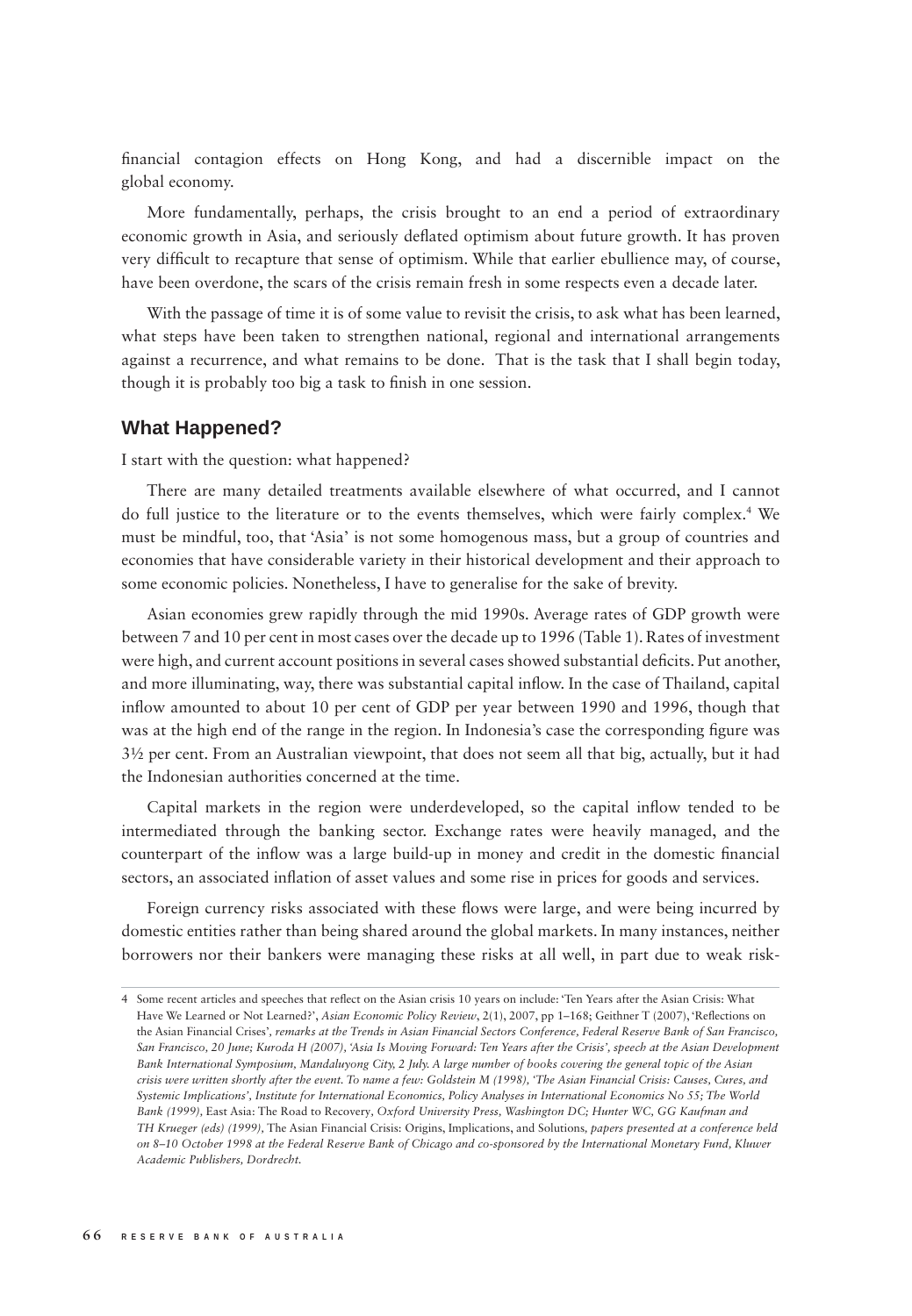### **Table 1: East Asian GDP**

|             | 1987–1996 | 1997-1999 | 2000-2006 |
|-------------|-----------|-----------|-----------|
| Hong Kong   | 5.2       | $-0.8$    | 4.7       |
| Indonesia   | 7.1       | $-6.4$    | 4.9       |
| Korea       | 8.1       | 1.0       | 4.6       |
| Malaysia    | 9.5       | $-0.8$    | 4.7       |
| Philippines | 3.6       | 1.4       | 4.6       |
| Singapore   | 9.2       | 2.8       | 4.6       |
| Taiwan      | 7.2       | 5.1       | 3.3       |
| Thailand    | 9.5       | $-3.3$    | 5.1       |
| East Asia*  | 7.6       | 0.0       | 4.5       |

Average annual percentage growth

\* Excluding China and Japan

Sources: CEIC; IMF; RBA

management capacities and ineffective supervision and, in part, no doubt, because the exchange rate regimes were assumed – wrongly as it turned out – to be robust. Foreign counterparties also seemed insufficiently attuned to the likely difficulties that could be experienced by the Asian borrowers and financial institutions, and their own limited ability to exit collectively what were quite small markets in the event that things went wrong.

Pressures on the Thai currency began late in 1996, with early signs of some problems in local lenders coinciding with a rise in the effective exchange rates (and hence a decline in competitiveness) of some Asian countries owing to the rise in the US dollar and a downturn in the semiconductor market, which had been an important source of growth. For a time the Thai authorities were able to resist these pressures but they had to give up by mid 1997, as foreign exchange reserves were exhausted.

The baht was floated on 2 July. It fell by  $13\frac{1}{2}$  per cent that day and ended the month 23 per cent lower. Intense pressure quickly flowed to currencies of neighbouring countries. A period of stability following the announcement of the support program for Thailand in early August was short-lived and by early October the currencies of Thailand, Malaysia, the Philippines and Indonesia were again under intense pressure. Attention then shifted to the economies of north Asia, which up until then had been only lightly affected. There was tremendous pressure on the Hong Kong dollar peg, where overnight interest rates soared and the share market slumped. As corporate and banking problems intensified in Korea, foreign lenders cut back credit lines, and in November Korea approached the IMF for assistance in meeting foreign currency obligations. Political and economic uncertainty in Indonesia became extreme in the first half of 1998, and the rupiah lost 85 per cent of its value. Even today, the rupiah trades at a 75 per cent discount to its pre-crisis level.

In recent years, we have lived in an environment of unusually subdued volatility in international financial markets, so we tend to forget just how discontinuous price movements can sometimes be. But the uncertainty and financial skittishness that encompassed the global economy in 1998 were pervasive.

It was not confined to emerging markets either. By August 1998, we had the Russian default, followed by the LTCM crisis in September. Around that time, the US dollar/yen exchange rate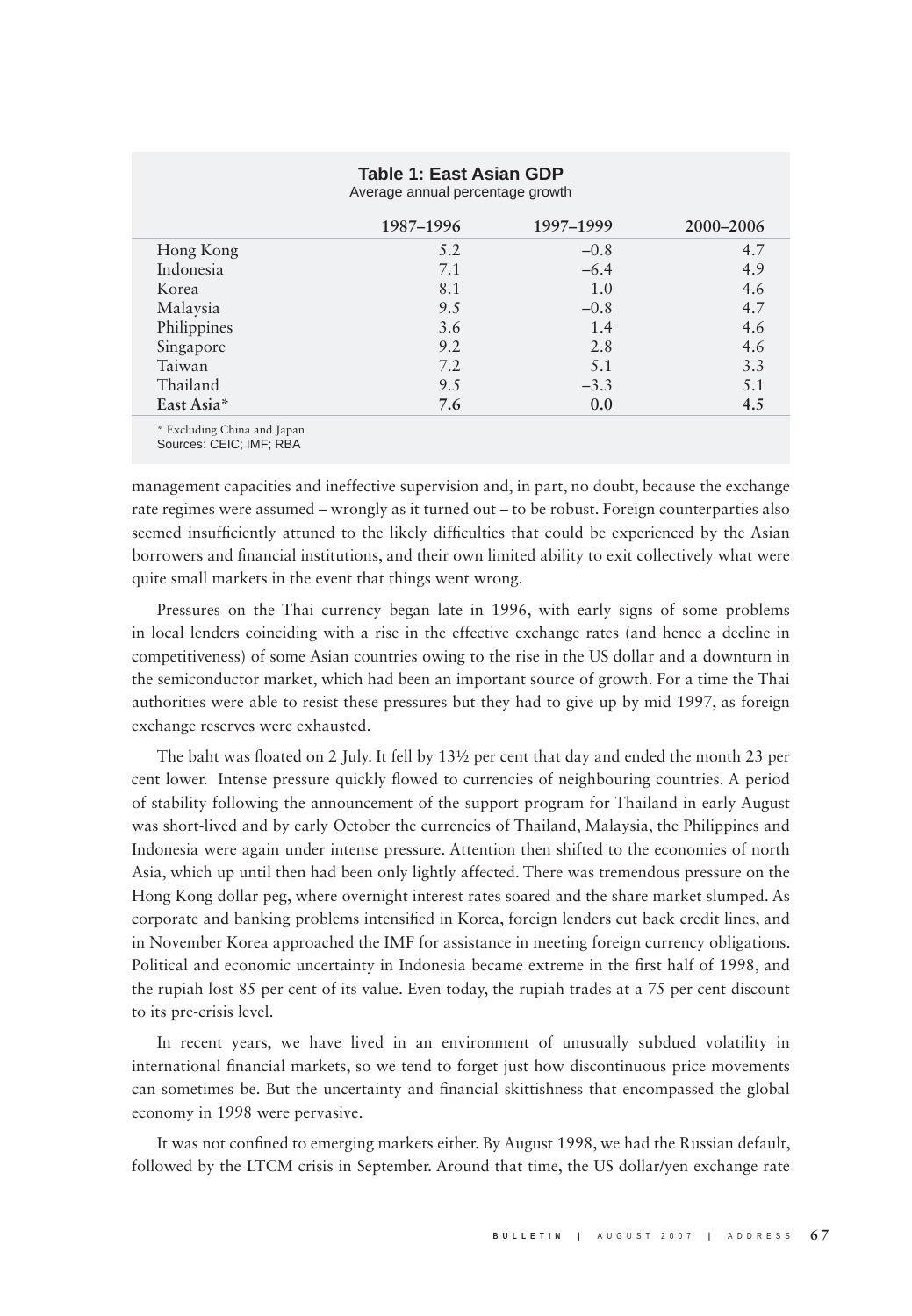moved 30 big figures in three months, and at one point nearly 15 per cent in one day. Now *that's* volatility! One observer later described the international financial system in the late 1990s as having endured perhaps its 'greatest stress in the post-war period'.<sup>5</sup>

In Asia, as the financial market prices adjusted, some of the underlying vulnerabilities came more clearly into focus. The unhedged foreign currency positions meant that the authorities in the crisis countries faced a huge dilemma: as the exchange rate fell, the borrowers or their bankers, or both, went under water owing to the valuation changes on the debts. But raising interest rates to support the currency damaged capacity to repay as well.

It was this financial dimension that made the Asian crisis so costly. And costly it certainly was. Per capita real GDP fell by about 9 per cent in east Asia excluding China and Japan (Table 2). The fall in Indonesia was  $15$  per cent. On the best available figures, non-performing loans (NPLs) reached nearly half of all loans in Indonesian and Thai banks, and NPL ratios reached double-digits in several other countries in the region.6 The process of sorting out banking problems of this magnitude required, as it usually does, extensive public funding. The net fiscal costs of the banking crises are estimated to have been over 20 per cent of a year's GDP in Korea, 35 per cent in Thailand and about 40 per cent in Indonesia.7

### **Table 2: East Asian GDP Per Capita**

|                                    | Change post-crisis*<br>Per cent                 | Years to<br>recover |
|------------------------------------|-------------------------------------------------|---------------------|
| Hong Kong                          | $-6.4$                                          | 3                   |
| Indonesia                          | $-15.0$                                         | 7                   |
| Korea                              | $-7.5$                                          | 2                   |
| Malaysia                           | $-9.5$                                          | 6                   |
| Philippines                        | $-2.7$                                          | 3                   |
| Singapore                          | $-4.6$                                          | 2                   |
| Thailand                           | $-11.6$                                         | 5                   |
| East Asia**                        | $-8.8$                                          | 3                   |
| Memo items:                        |                                                 |                     |
| United States $(1981/82)^{\wedge}$ | $-3.8$                                          | 2                   |
| Australia (1990/91)                | $-3.8$                                          | 3                   |
| st.                                | Trining did not considered a contrastion in CDD |                     |

Taiwan did not experience a contraction in GDI

\*\* Excluding China and Japan

Assumed to start in September quarter 1981, as per NBER dating committee Sources: ABS; CEIC; IMF; RBA; Thomson Financial

We sometimes read that Asia quickly recovered. I am not so sure. In due course, recovery in Asia did take hold, but it was very slow in some cases. The pre-crisis peak in real per capita GDP was regained within two or three years in Korea, the Philippines, Singapore and Hong Kong. But that achievement took five years in Thailand, six years in Malaysia and seven years in Indonesia. To put that in perspective, after the 1982 recession in the United States, real per capita GDP took about two years to regain its previous peak. In Australia after the 1990–91 recession, it took about three years. As I recall, those episodes were widely seen as serious.

Even accepting that the pre-crisis situation was unsustainable, it is clear that the cost of the Asian crisis was enormous, and the recovery slow. In fact, the average rate of per capita GDP growth in east Asia post-crisis was a little more than half what had been seen in the decade up to 1996.

<sup>5</sup> *See McDonough W (2001), 'The Role of Financial Stability', address at the XIII International Frankfurt Banking Evening, Frankfurt, 3 May. Available at <http://www.bis.org/review/r010504a.pdf>.*

<sup>6</sup> *The World Bank (2007),* East Asia & Pacifi c Update – 10 Years after the Crisis*, April, p 60.*

<sup>7</sup> *International Monetary Fund (IMF) (2004), 'Indonesia: Selected Issues', IMF Country Report No 04/189, p 35.*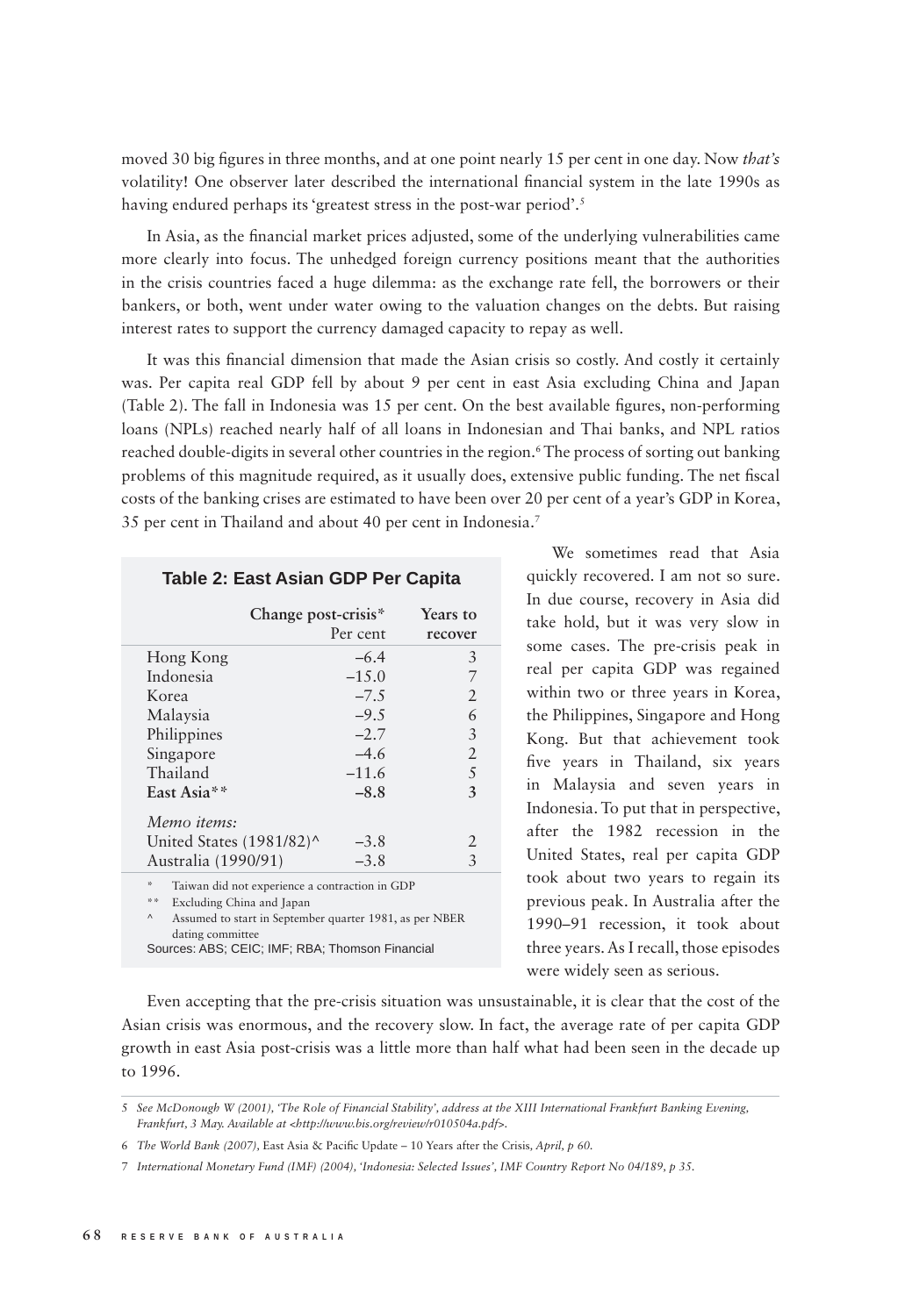## **What Did We Learn?**

We learned a good deal about the nature of crises from these events. This was a different sort of crisis from the ones that had often been seen in earlier periods. It was not a standard example of a currency crisis resulting from lax macroeconomic policies, in which large budget deficits (often funded from abroad), easy money, high inflation and so on lead to a loss of confidence in the policy regime and capital flight. In those cases, the standard remedy is mainly macroeconomic tightening to restore discipline and investor confidence.<sup>8</sup>

In Asia, by contrast, fiscal and monetary policies had always been reasonably conservative. Inflation rates were low by developing country standards, budgets were reasonably controlled in most cases, and government debt levels were generally not excessive (Graph 2).9

At its heart, the Asian crisis was a *banking* crisis brought on by banks and their customers taking on too much foreign currency risk. No doubt macroeconomic policies were not always perfect, but the real problems were in the financial structure more than the macroeconomic settings. This is now well understood, but it was not fully appreciated at first by many outside observers, even though some Australian commentators, to their very great credit, understood it very quickly.10 A period of learning



<sup>8</sup> Prior to the Asian crisis, the academic literature attempted to explain currency crises as a result of unsustainable fiscal policies *or self-fulfi lling speculative attacks. As the Asian crisis was not able to be adequately explained under these models, a raft of new research emerged, and so-called 'third-generation' models were developed. For example, see Krugman P (1999), 'Balance Sheets, the Transfer Problem, and Financial Crises',* International Tax and Public Finance*, 6(4), pp 459–472; Chang R and A Velasco (2001), 'A Model of Financial Crises in Emerging Markets',* Quarterly Journal of Economics*, 116(2), pp 489–517; Caballero R and A Krishnamurthy (2001), 'International and Domestic Collateral Constraints in a Model of Emerging Market Crises',* Journal of Monetary Economics*, 48(3), pp 513–548.*

<sup>9</sup> *Some have argued that in some respects the Mexican crisis was a precursor to the 'new' type of crisis seen in Asia (see Ito T (2007), 'Asian Currency Crisis and the International Monetary Fund, 10 Years Later: Overview', Asian Economic Policy* Review*, 2(1), pp 16–49). There were some similarities but also important differences, not least that the Mexican crisis required restructuring of sovereign debt, whereas in Asia the problem was private debt. Nonetheless, Ito argues that important lessons that could have been drawn from the Mexican experience were not applied in the Asian crisis.* 

<sup>10</sup> *The early and clear analyses of these issues by Ian Macfarlane and, especially, Stephen Grenville were ahead of most in comprehending the situation. See the following speeches: 'Asia and the Financial Sector', December 1997; 'The Changing Nature of Economic Crises', December 1997; 'Exchange Rates and Crises', January 1998; 'The Asian Situation: An Australian Perspective', March 1998; The Asian Economic Crisis', March 1998; 'Some Thoughts on Australia's Position in Light of Recent Events in Asia', March 1998; 'The Asian Crisis and Regional Co-operation', April 1998; 'The Asia Crisis, Capital Flows and the International Financial Architecture', May 1998; 'Capital Flows and Crises', November 1998; 'Recent International Developments in Perspective', November 1998.*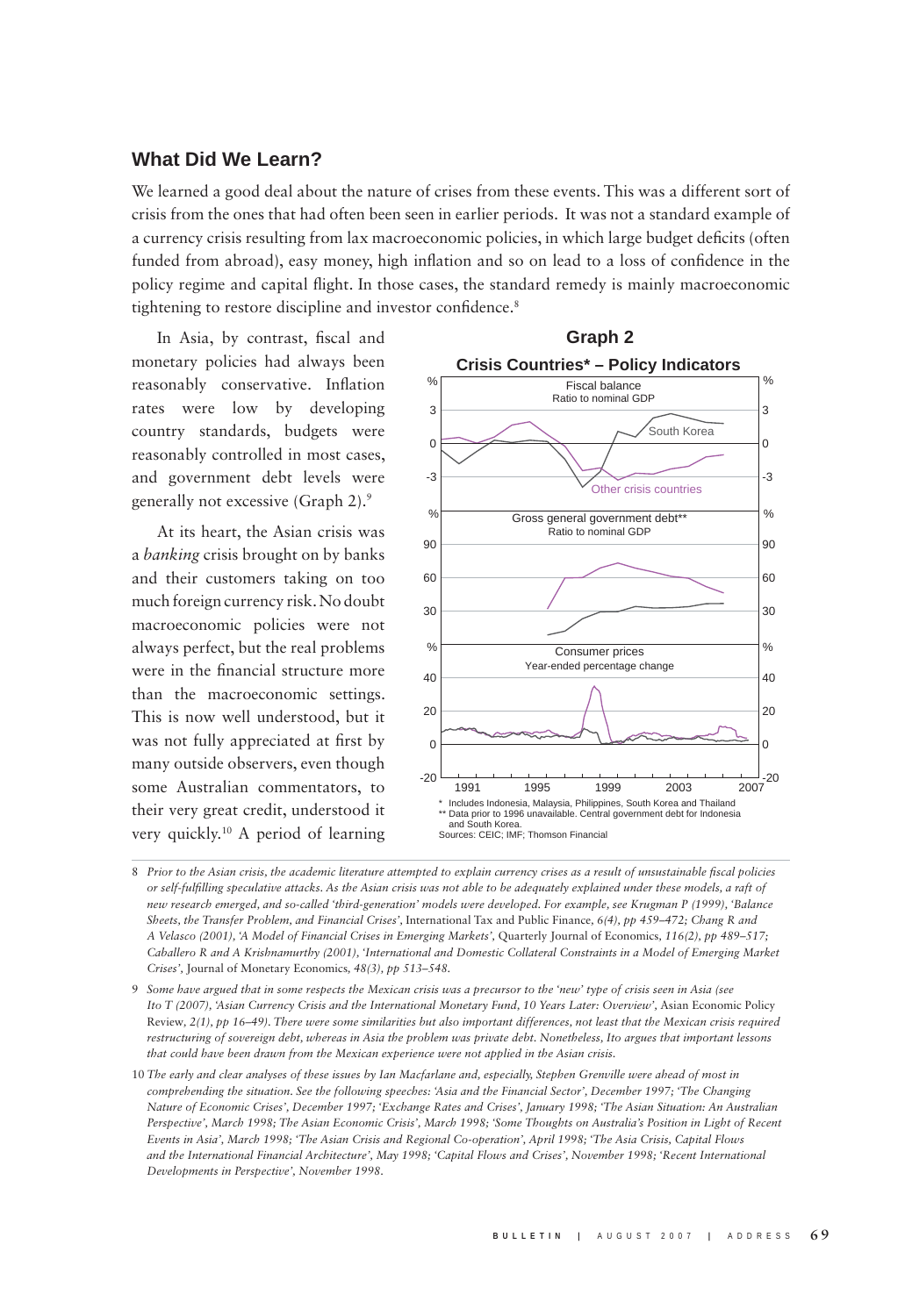about how this type of crisis was likely to unfold and what needed to be done was inevitable, but it delayed recovery. Macroeconomic tightening was always going to be some part of the response, but far from sufficient on its own, and if carried too far would be counterproductive. General structural reform of the economy's supply side, moreover, however desirable from the point of view of raising long-run growth rates, was always likely to play little role in the immediate recovery from a crisis of this nature, in which demand collapsed. In fact, recovery depended on addressing the financial burden of the debts as directly and quickly as possible.

The biggest problem that the countries of Asia had was that they had not developed the financial infrastructure needed to provide resilience to swings in mood before becoming more open to flows of international capital. In drawing lessons, much discussion focused on the difficulty of maintaining relatively inflexible exchange rates in an environment of relatively open capital accounts. While the early tendency to conclude that only corner solutions – hard pegs or unfettered floating – were viable has softened over time, I think most observers would say that a degree of flexibility is needed, in most cases, to build resilience to swings in capital flows.

But it was not just exchange rates that were the problem. The capacity of financial institutions and corporations to manage risk, and of the supervisors to enforce better management, were far too weak. The markets required to manage such risks – to hedge foreign currency exposures, for example – were small or non-existent. More generally, capital markets were underdeveloped, especially local-currency denominated ones. Hence, not only were the risks concentrated in the banking system, but when the banks could no longer extend credit there was no other channel to make up the difference.

As the countries concerned and the international community came to grasp these lessons, the nature of the debate changed. We began to hear much more discussion about 'capital account' crises, and the proposed responses became much more nuanced. Hitherto seldom-disputed notions about the optimality of rapid opening-up to international capital flows became more widely questioned. Capital controls – anathema in the world of the early 1990s – became respectable under certain circumstances. Much more focus was placed on developing bank supervision, and also such supporting frameworks as bankruptcy laws, corporate governance standards and so on. In international circles, there was considerable discussion about the need for some sort of international counterpart to domestic commercial bankruptcy procedures – 'standstills'.

The countries most affected by the crisis drew their own particular conclusions too. One was that while the international financial institutions might come to their assistance, there would be a lot of strings attached, and the assistance might prove to be neither timely nor sufficient. From this judgment, whether it was correct or not, about the international mutual insurance arrangements embodied in the IMF, two things followed. First, the countries of Asia decided to self-insure, by building larger foreign currency reserves (Graph 3). In the face of speculative attacks in future they would be better armed. Ironically, the IMF itself encouraged this reserve build-up initially.

Second, the countries of the region re-doubled their efforts towards building regional-support arrangements. There had been much discussion of this prior to the crisis, and some largely symbolic arrangements had even been put in place. But after the crisis, there was much more activity in this space.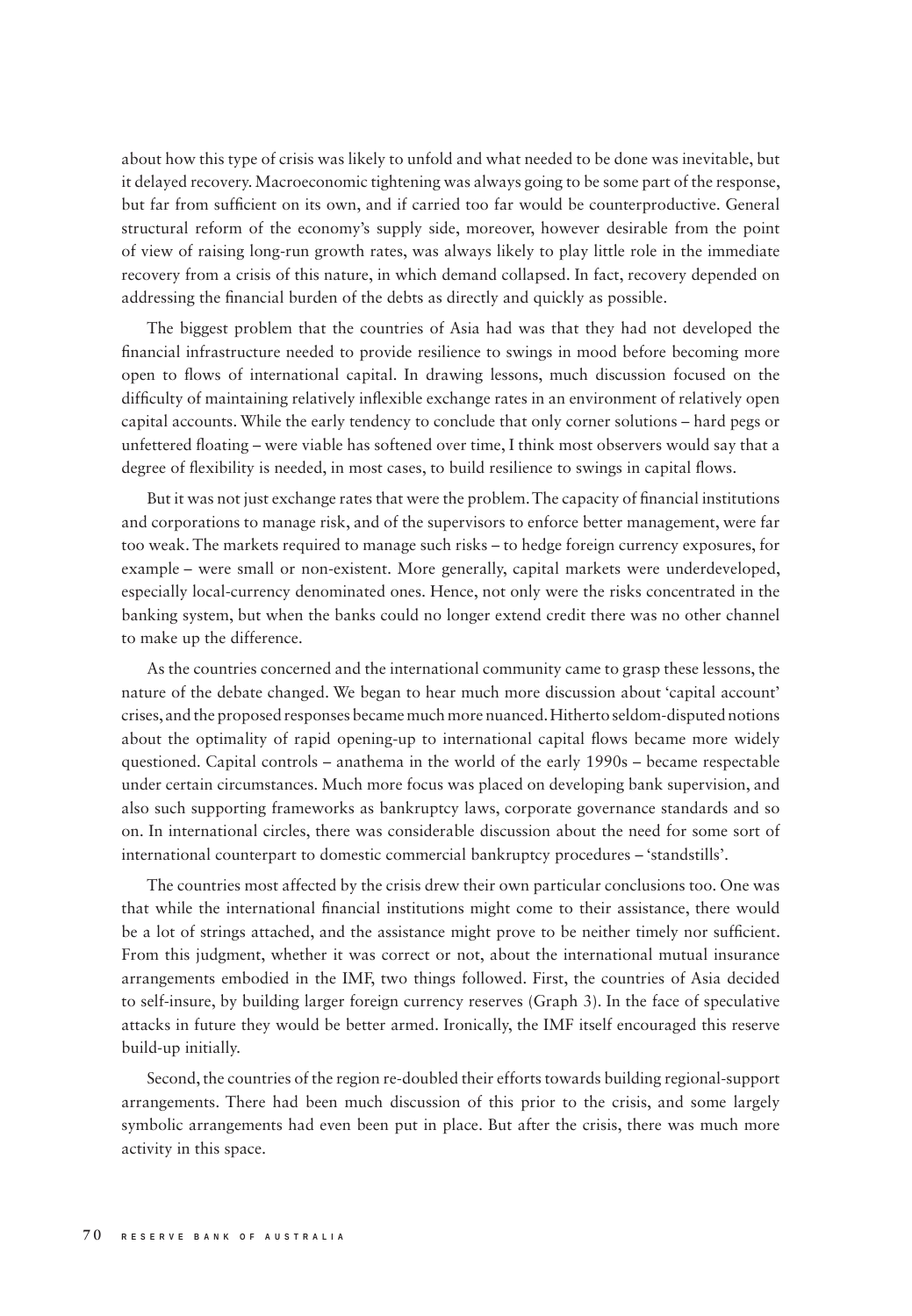What then has been achieved in the area of strengthening the countries concerned and the international system since the crisis?

# **What Has Been Achieved in Asia since the Crisis?**

At the risk of over-generalising, several common themes emerge at the national level. First, as one would expect, there has been an even greater emphasis first on pursuit of sound macroeconomic policies. Of some note is that in several countries monetary policy frameworks have moved towards inflation targeting.



This is a natural progression when the exchange rate is no longer available as an anchor for policy. Thus far this framework has been operated with a fair degree of success. Fiscal positions in most countries have been improved, after a period post-crisis when some countries showed large deficits.

Countries in the region have also done a lot of work aimed at making their financial intermediaries stronger. The frameworks for dealing with impaired assets in the immediate aftermath of the crisis have, together with the economic recovery, resulted in a gradual improvement in the shape of balance sheets of the core institutions, though more progress is needed yet in some countries. One World Bank report puts the average ratio of NPLs to total loans in the five initial crisis economies at 6 per cent in  $2006 - \text{still}$  a high figure by industrial country standards, but down from close to 30 per cent in 1998 (Table 3).<sup>11</sup> Foreign participation in local financial systems has increased in several countries, which brings both capital and expertise.12

Emphasis has been placed on beefing up bank supervision and fostering a stronger culture of risk management in the private sector. This is an area, however, where rapid progress is very difficult, and several countries still have difficulty meeting the relevant international standards. Developing and maintaining a strong supervisory apparatus is a challenge in any country at any time, no less so in the Asian region. Countries have also pursued stronger requirements for disclosure, better accounting and auditing standards and so on. That said, progress towards improving the broader regulatory and governance arrangements that condition the 'investment environment' has, in the view of at least some commentators, been mixed, at best.<sup>13</sup>

<sup>11</sup> The World Bank (2007), East Asia & Pacific Update – 10 Years after the Crisis, April, p 36.

<sup>12</sup> *Ghosh SR (2006),* East Asian Finance: The Road to Robust Markets*, The World Bank, Washington DC, p 64.*

<sup>13</sup> See Asian Development Bank (ADB) (2007), 'Ten Years after the Crisis: The Facts about Investment and Growth', in Beyond the Crisis: Emerging Trends and Challenges*, ADB, Manila, pp 1–20.*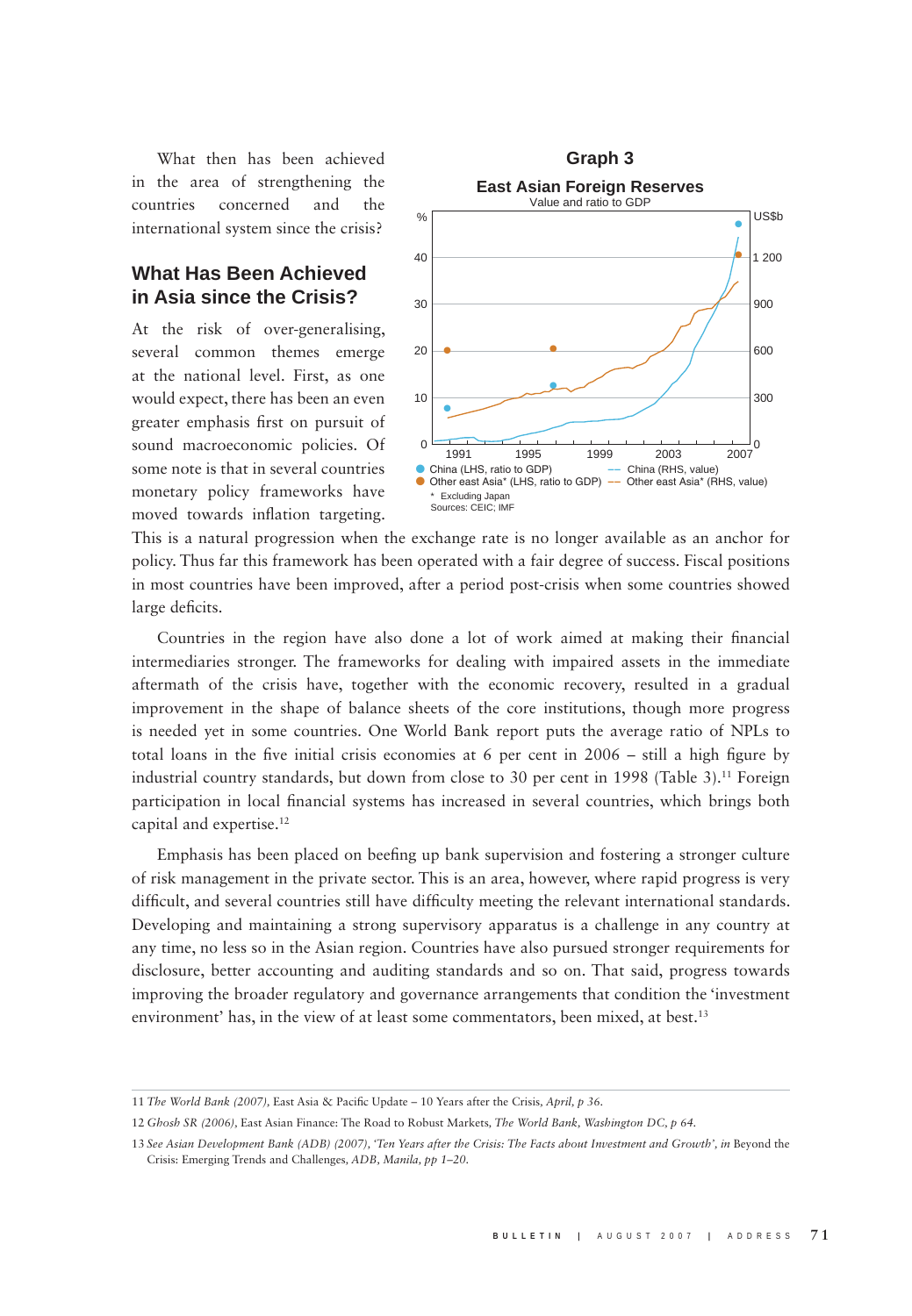|             | At peak $*$ | 2006 |
|-------------|-------------|------|
| Indonesia   | 48.6 (1998) | 6.1  |
| Korea       | 13.6 (1999) | 0.9  |
| Malaysia    | 11.5(2001)  | 4.8  |
| Philippines | 17.3 (2001) | 6.0  |
| Thailand    | 45.0 (1998) | 8.1  |

A good deal of work has also been done, particularly of a co-operative nature between countries, aimed at fostering deeper, more resilient capital markets. The Asian Bond Funds, initiated by the regional central banks, established crossborder mutual-fund type structures allowing regional investors to hold obligations issued *in local currency* by regional governments and quasi-

government authorities. The ASEAN+3 group has encouraged the issuance of local-currency debt by the multilateral institutions. The development of securitisation and credit guarantee markets in the Asian region has been promoted through a number of regional fora, and securitisation in east Asia has grown quite rapidly since 1999, particularly in Korea, Hong Kong and Malaysia. These sorts of initiatives typically involve trying to remove the various small impediments that individual countries have (sometimes unintentionally) put in the way of investors, and progress towards the mutual recognition of regulatory frameworks in differing countries. These have been very useful examples of practical co-operation – and of how much work is involved in giving practical effect to general ideas agreed to so easily in international meetings.

More ambitious ideas for mutual support have also been pursued, of which the Chiang Mai Initiative (CMI) is probably the most concrete. CMI provides for the countries in the ASEAN+3 group a series of bilateral swap lines, with the amounts committed being increased progressively.14 Recently, an in-principle agreement was reached to make the lines multilateral rather than bilateral, which would presumably make for more efficient activation in a crisis.

As a result of these developments, I imagine that today few countries in Asia would, if they got into trouble, consider an early approach to the international financial institutions for assistance. But while the regional initiatives are all useful, they remain to be tested under less benign conditions in the global financial system. In fact, it is open to doubt whether they would necessarily prove sufficient as a defence mechanism, were really big changes in sentiment about the region to occur in international markets the way they did in 1997–98. If most countries in the region were under pressure at the same time, there would surely be questions as to whether regional counterparties could meet all the commitments for support.

In any case, few financial crises are confined to one region: even those that start with a regional focus have a habit of spilling over quite quickly, as events after the Asian crisis demonstrated. So while everyone has an interest in regional crises being effectively dealt with at the regional level, we surely still need global mechanisms for dealing with crises, and preventing them as far as possible. That prompts the obvious question: what has been done since the Asian crisis to improve the global arrangements?

<sup>14</sup> *Currently, the CMI involves a network of 17 Bilateral Swap Arrangements, totalling US\$83 billion. The swaps are all US-dollar based, except for swaps between Japan-China, Japan-Korea and China-Philippines, which are local-currency based.*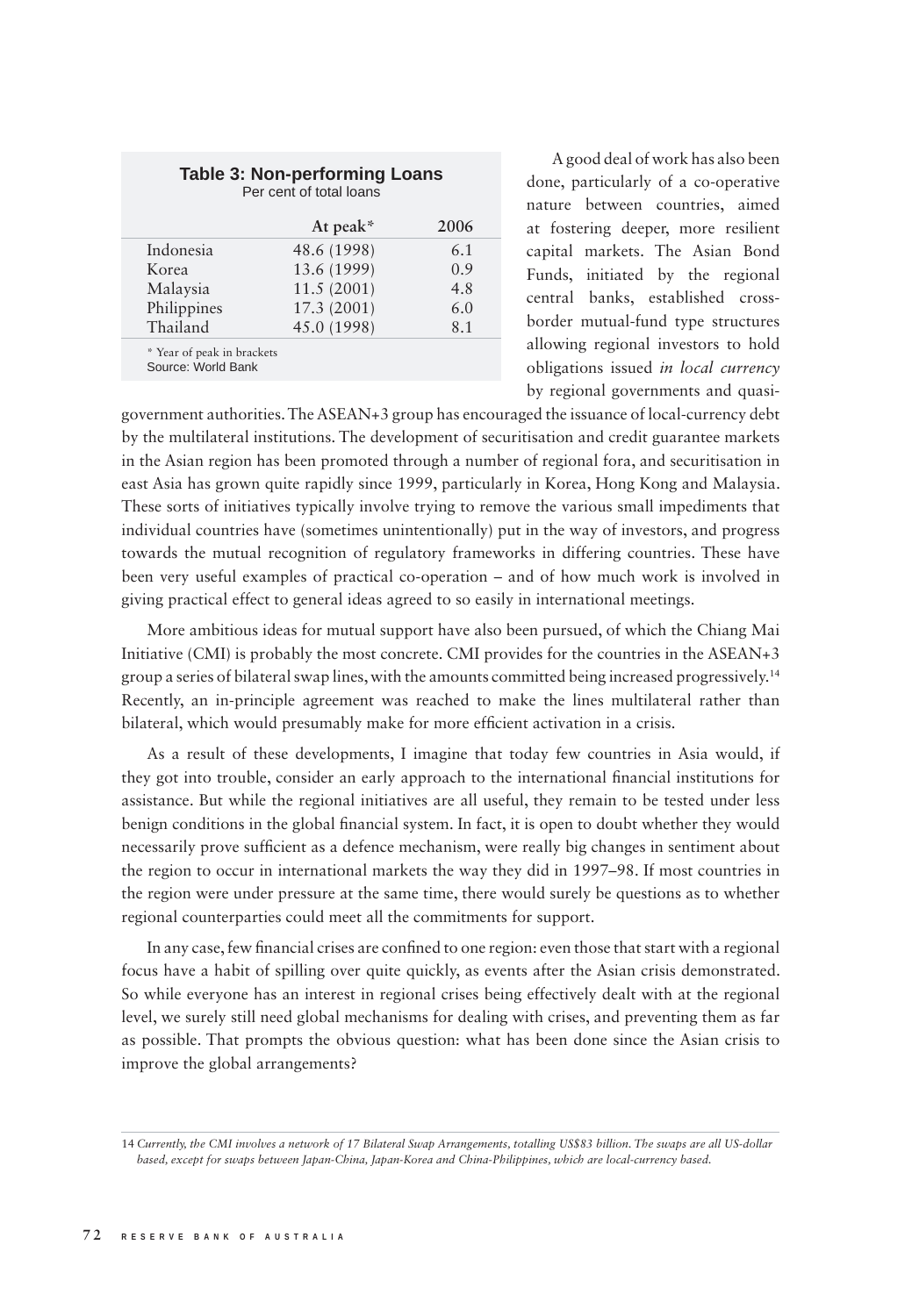#### **What Has Been Done Internationally since the Crisis?**

A good deal of effort has gone into crisis prevention. There has been a step-up in national and regional level surveillance by the international official bodies, and an emphasis on more timely and accurate data being made available by governments. A stronger focus on financial sector soundness is another key element, with a number of countries undergoing Financial Sector Assessment Programs, in conjunction with the IMF.

These and other efforts represent serious attempts to use what was learned from the Asian and other crises to reduce susceptibility, or at least to get an early warning of regional-level problems, in future. But as useful as these things are, no-one could say that they will definitely prevent future crises. Hence, *crisis management* arrangements have still been given attention.

One of the key elements is calming behaviour in capital markets once a crisis occurs. The private sector has contributed with a code of conduct, known as the 'Principles for Stable Capital Flows and Fair Debt Restructuring in Emerging Markets', which provides a flexible framework for co-operative discussion and action between private-sector creditors and emerging-market sovereign debtors. A complementary initiative was the introduction of Collective Action Clauses (CACs) in emerging-market bond contracts. This is intended to lessen the problem of getting collective action when a debtor needs to reschedule, by preventing minority hold-outs from derailing the rescheduling. The use of such clauses is now widespread.<sup>15, 16</sup>

A more far-reaching idea is that of standstill provisions. This is, conceptually, the international equivalent to bankruptcy proceedings, where, once a creditor cannot repay in full, there is a temporary cessation of all payments while an orderly process works out how much creditors can collectively expect to receive, rather than a disorderly and ultimately very costly rush to the exits. This idea found concrete expression in the proposed Sovereign Debt Restructuring Mechanism discussed at the IMF, but did not attract sufficient support from major countries and has not gone forward.17

There has been some evolution in the architecture of international groupings over time. The formation of the G-20 had its genesis around the time of the Asian crisis. Its membership is more representative of the global economy and financial system of the  $21<sup>st</sup>$  century, as opposed to the mid-20<sup>th</sup> century, and it has become more prominent over recent years. In parallel, the G10 seems to be diminishing in importance. With no crises of any magnitude in the past few years, the G-20 has turned its attention to other matters, including issues on the structural side. We should hope, though, that the G-20 will retain a capacity to talk frankly about urgent issues in the highly informal but effective way it did at first, should some new crisis erupt. The Financial

<sup>15</sup> *According to the IMF, all sovereigns, except two, that have issued under New York law since May 2003 have included CACs in their bonds. In 2005, more than 95 per cent of new issues, in values terms, included CACs. See IMF (2006),* Global Financial Stability Report*, April, Chapter 1, p 46.*

<sup>16</sup> *The use of CACs was encouraged by advanced countries agreeing to put such clauses in their own bond contracts so as to remove any perception of stigma, and by research, including some done at the RBA, showing that there was no discernible impact of including CACs on the cost of borrowing. See Gugiatti M and A Richards (2003), 'Do Collective Action Clauses Infl uence Bond Yields? New Evidence from Emerging Markets', Reserve Bank of Australia Research Discussion Paper No 2003-02. But it was the action of Mexico in unilaterally including CACs in their bond issues that did most to encourage others to move in this direction.* 

<sup>17</sup> *Some observers feel this issue still needs to be addressed. See Grenville S (2007), 'Regional and Global Responses to the Asian Crisis',* Asian Economic Policy Review*, 2(1), pp 54–70.*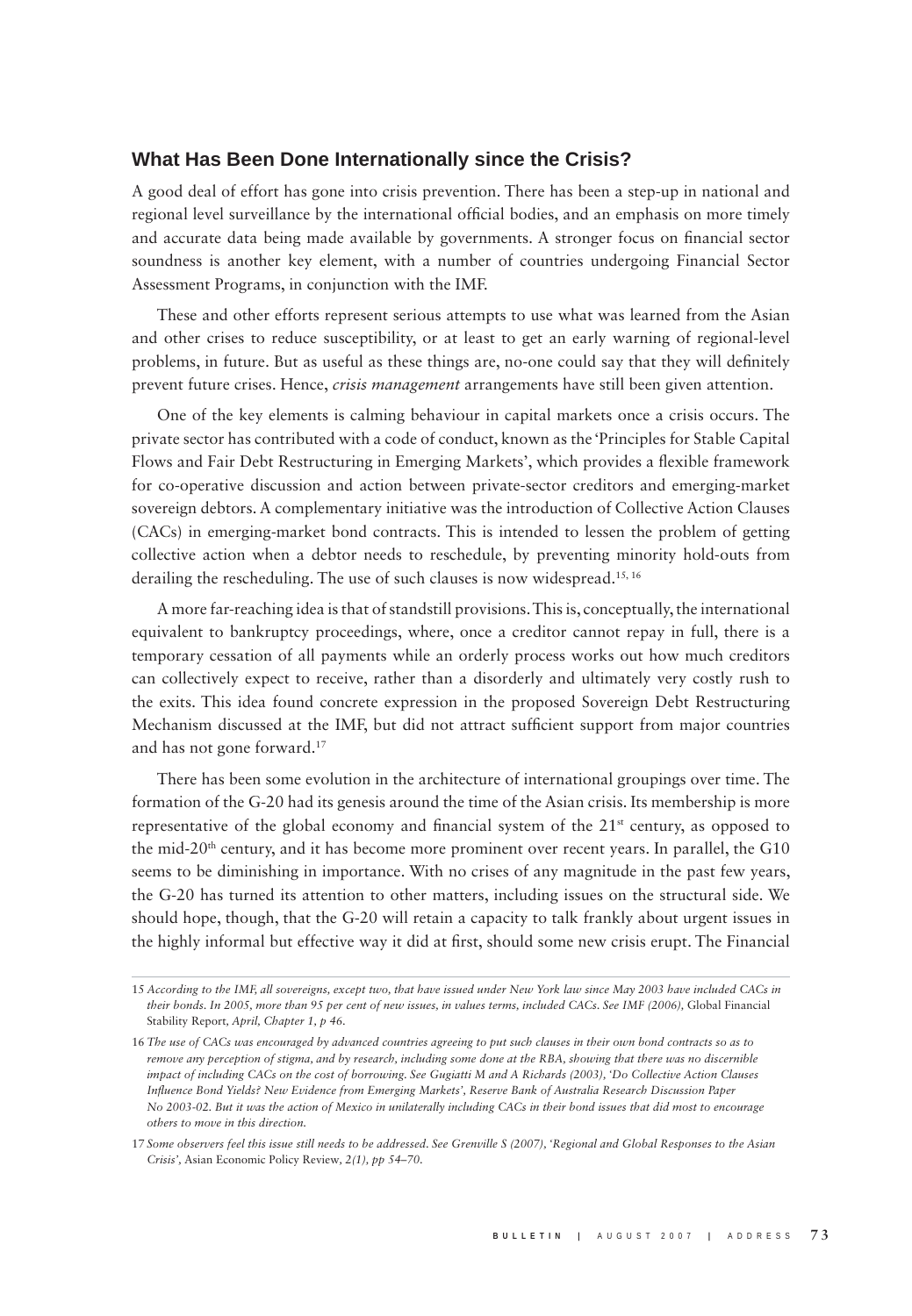Stability Forum (FSF) was another creation of the more crisis-prone era, and is a useful body for getting key officials together regularly to identify potential threats to global stability.

But while these architectural changes are helpful, the G-20 remains a work in progress, and the FSF is a consultative group, not a decision-making one. The reality is that if there is to be collective international action in the face of a crisis, international financial institutions, with formal mandates and balance sheets, will remain very important. Focus on adapting the IMF to  $21^{st}$  century needs has intensified in recent years. Questions of governance have been to the fore, in particular relating to representation and voting power for emerging-market countries. A small but significant step was made last September with increased quota allocated to four important emerging-market countries which had been under-represented. The more laborious work of getting agreement on longer-run and more far-reaching changes is now under way and has some distance to travel.

But it is critically important too that resolution of the questions about the IMF's mandate – what we want it to do – accompanies the governance reform. It will not be sufficient for the emerging world simply to expect more say in how the international financial institutions are run, without being part of a clearer shared understanding of what the institutions are seeking to achieve. That is a topic for another speech, but suffice it to say that constructive engagement by the emerging world, and especially Asia, in finding an agreement on mandate will be a key prerequisite for genuine progress.

#### **Asia's Future in the Global Financial System**

After all this, then, how would we sum up the way things have changed since July 1997? Is Asia, or the world, less vulnerable to a crisis than it was then, or not?

Were we to ask policy-makers in the countries concerned, I am pretty sure they would say they remain acutely conscious of theirs being small countries in a world of large capital flows, with the attendant possibility of being overwhelmed by those flows – in both directions. Suspicion in the region of some of the larger players in international markets remains strong, as does the desire for regional co-operation in handling the financial ebbs and flows.

That said, vulnerability to a 1997-style crisis must have been reduced. The build-up in reserves means that speculative outflows could now be handled more effectively. Furthermore, the fact that most exchange rates have some more flexibility now, even if they do not float completely freely, also means that the authorities would be in a much stronger position because they can allow that price to bear some of the adjustment before they intervene. The various regional initiatives have contributed to the development of capital markets and stronger mutualsupport arrangements. The former still has some way to go and the latter have not been tested, but certainly progress has been made.

But maybe the question of whether Asia could withstand 1997 better if it occurred again is not the right question. A future crisis could be of quite a different nature. It is at least as likely to be truly global as to be regional, and just as likely to originate in the developed world as in the emerging world. A generalised re-assessment of risk would no doubt test the resilience of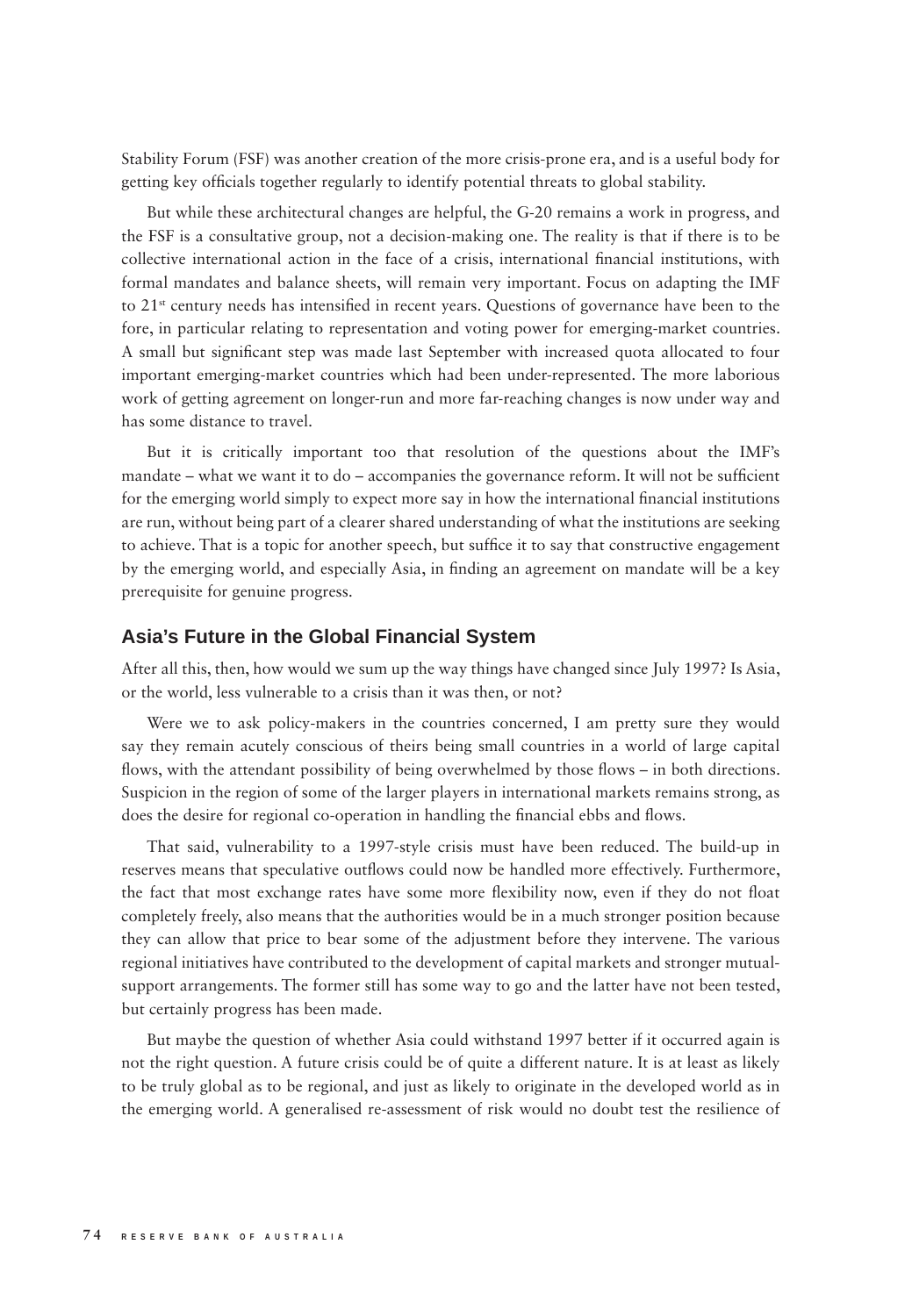the countries of Asia, along with everywhere else. That being the case, it is in Asia's interest that international efforts to manage risks more effectively on a global basis be continued. It would also be important therefore for Asia to be sure that Asian regionalism does not become inward-looking. Asia has mostly benefited from engagement with the global economy, and that will continue to be so.

Another question is whether some aspects of the approaches being taken to avoid 1997 recurring are themselves starting to become a problem. In particular, the build-up in reserves has gone a long way past what seems sufficient for self-insurance purposes, and has surely complicated monetary policy in some cases, not least in China. The associated capital flows are big enough, moreover, to have a significant effect on global markets and potentially to rebound onto the Asian region. The rising size of sovereign wealth funds, and what risk profile they will have, is also a question that is likely to be important to countries receiving the capital flows.

For the Asian crisis countries, we should ask: is it optimal for so much saving to be funding investment in the developed world when the social return to investment at home surely ought

to be higher? While investment prior to the crisis may have been unsustainably high, in some of these countries it is now arguably too low (Graph 4).<sup>18</sup> Given that many changes over the past decade have been implemented to try and improve the stability of the region, do local investors still perceive the risks to be so great that they are unwilling to invest in their home countries? If so, why? Does that point to the need for further efforts at improving governance frameworks and regulatory environments, deepening capital markets and so on?



The reason to address these issues has something to do with avoiding crises in future, but it has more to do with improving Asian living standards. To see how relevant that is, moreover, we need only look at the sorts of per capita growth rates post-crisis compared with the decade leading up to the crisis. They are much lower. The growth is not as easy to get as it once appeared, which puts the focus squarely back onto policy frameworks.

<sup>18</sup> *A number of recent studies have argued that investment rates in east Asia are currently too low. See IMF (2007), 'Investment Recovery from Financial Crises: A View from Cross-Country Experiences', in 'Thailand: Selected Issues', IMF Country Report No 07/231, pp 3–23; Asian Development Bank (ADB) (2007), 'Ten Years after the Crisis: The Facts about Investment and Growth', in* Beyond the Crisis: Emerging Trends and Challenges*, ADB, Manila, pp 1–20. The following paper includes a summary of other research on this topic: IMF (2006), 'Asia's Investment Decline', in Asia and Pacific Regional Economic* Outlook*, World Economic and Financial Surveys, Chapter 5, May, p 33.*